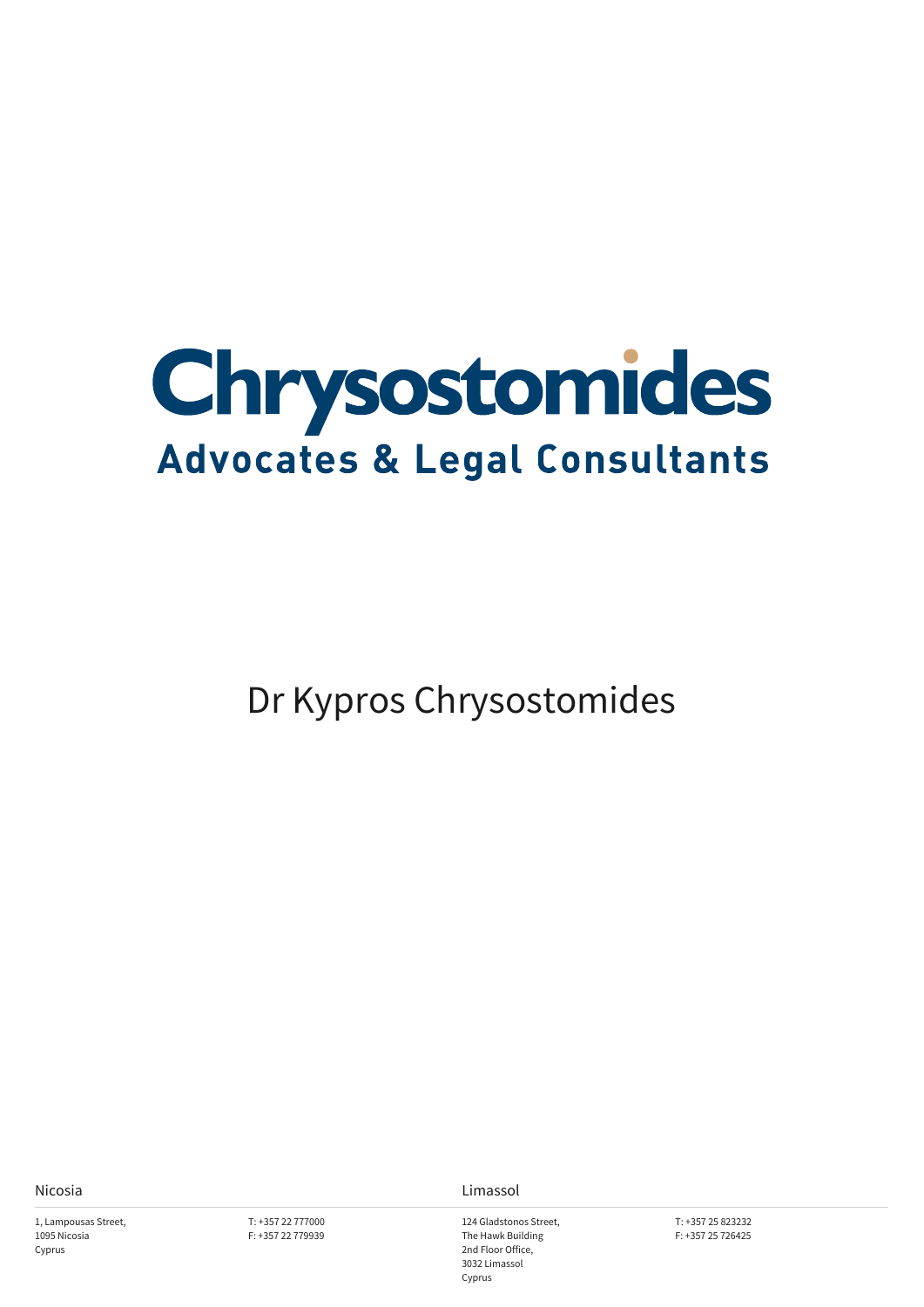#### Dr Kypros Chrysostomides

Chairman



Tel: +357 22 777000 Email: k.chrysostomides@chrysostomides.com.cy

Dr Kypros Chrysostomides is the firm's Chairman, and one of Cyprus' leading corporate and tax lawyers. He specializes in business law generally, human rights law, international and constitutional law, and has published extensively on all these subjects.

During the early years of his career, Kypros was appointed a research fellow in Private International Law at the University of Bonn and later also worked at the European Commission of Human Rights in Strasbourg. Today, he leads a number of the firm's departments and is particularly known for his corporate law skills, and his substantial experience and expertise in international and tax law.

He is a member of the Cyprus Bar Association, the Greek Institute of International Law, the International Law Association, the International Bar Association and the European Law Institute. He was a member of the ICC International Court of Arbitration for two consecutive terms, until June 2018. He is currently a member of the ICC Commission on Arbitration and ADR, serving his second term.

Parallel to his legal career, he served as Government Spokesman of the Republic of Cyprus between 2003-2005. In May 2006 he was elected a member of the House of Representatives, where he served as deputy chairman of the Home Affairs Committee. He was appointed Minister of Justice and Public Order in February 2008 and, since December 2008, has returned to full time practice with the firm.

He has been decorated by the Republic of France in 1991 as an Officier de l'Ordre national du Mérite and as Chevalier in 2004, and by Greece in 2004 with the Grand Cross of the Order of the Phoenix.

#### Taxation Law

Kypros is one of Cyprus' most prominent tax lawyers. He advises on and assists with the implementation of tax planning schemes of large multinational enterprises and smaller companies alike, involving Cyprus and its double tax treaties network. The Legal 500 EMEA includes him among the leading individuals for this area of practice, stating he is among the 'best tax lawyers in Cyprus'.

1, Lampousas Street, 1095 Nicosia Cyprus

T: +357 22 777000 F: +357 22 779939

Nicosia Limassol

124 Gladstonos Street, The Hawk Building 2nd Floor Office, 3032 Limassol Cyprus

T: +357 25 823232 F: +357 25 726425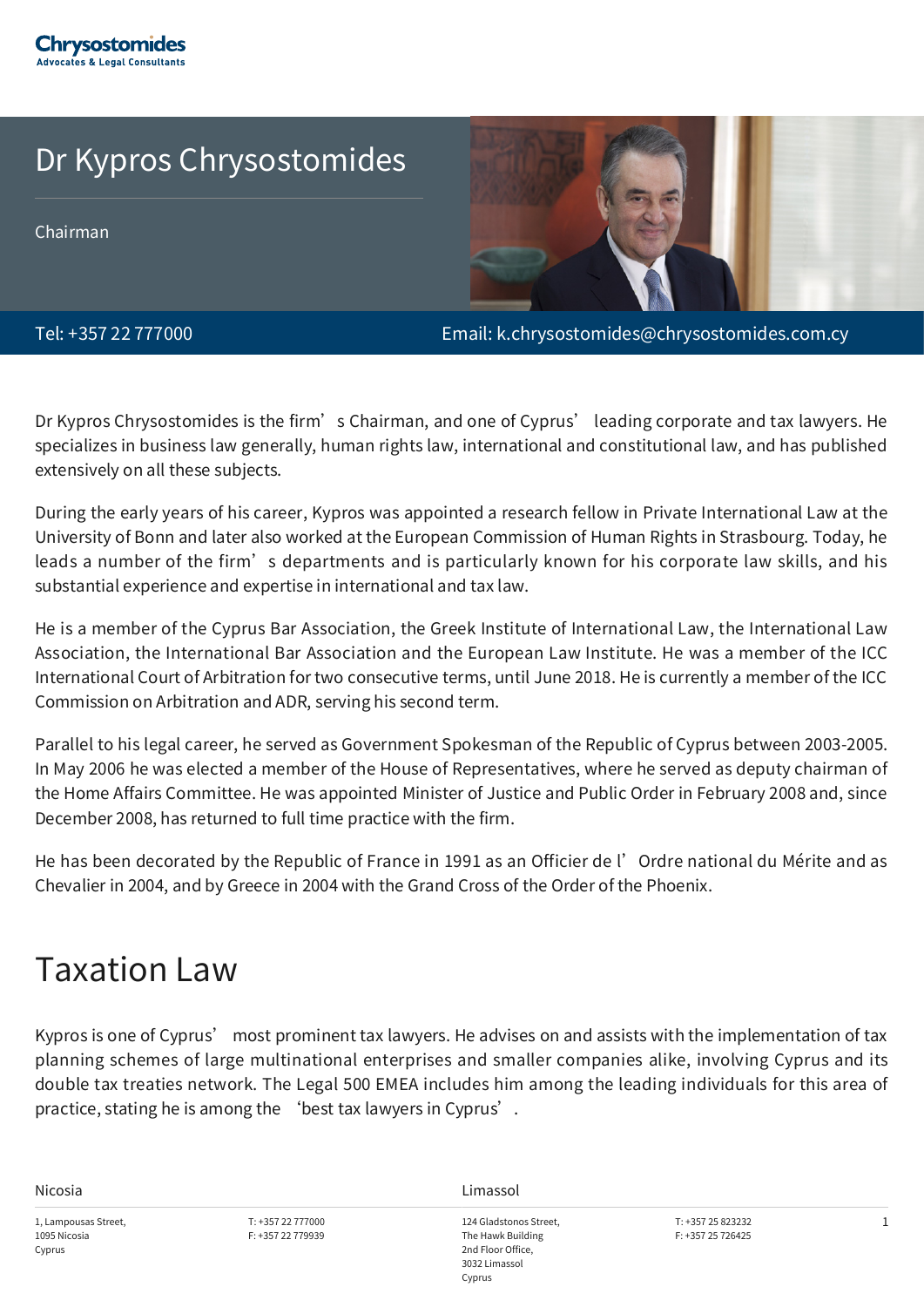## Corporate & Commercial Law

Widely acknowledged as one of the leading lawyers in Cyprus for corporate and commercial law, Kypros has advised on some of the country's largest and most complex multi-jurisdictional transactions. He leads the team of lawyers who work with several high-profile clients, including well-known multinational groups, mediumsized entities and high net worth individuals. Chambers Europe list him as a Senior Statesman for this area – the highest recognition by this directory – and the Legal 500 EMEA include him among leading individuals.

### Cross Border Transactions, M&A & Restructures

Kypros has extensive experience in this area, with emphasis on high-value cross-border transactions, working with both domestic and international clients. He advises on the structuring and implementation of joint ventures and cross-border structures in a variety of industries and service sectors, including banking institutions, private equity funds and international corporations, and has been involved in the preceding due diligence, tender procedures, as well as the completion of a number of take-overs of substantial magnitude.

#### European Union Law

Kypros' in-depth understanding of EU institutions and policies, and extensive experience in both the private and public sector, advising companies, industry associations and governmental bodies, allow him to ably assist clients with achieving their business objectives across the main regulatory fields governed by EU law, including competition, trade, environment, free movement of goods and services, consumer protection, privacy and data protection.

He leads the two legal proceedings brought by our firm before the General Court of the European Union against the decisions and acts of the European Central Bank, the European Commission, the Council of the European Union, the Eurogroup, and the European Union as a whole, in connection with the 'bail-in' measures which were imposed on the Republic of Cyprus in March 2013.

# Banking & Secured Financing

Within this field of practice, Kypros' extensive experience includes advising leading local and international banks and other financial institutions, syndicates of lenders, as well as borrowers, on significant multi-million financing transactions. Furthermore, he advises banks and other financial institutions on complex regulatory

1, Lampousas Street, 1095 Nicosia Cyprus

T: +357 22 777000 F: +357 22 779939

Nicosia Limassol

124 Gladstonos Street, The Hawk Building 2nd Floor Office, 3032 Limassol Cyprus

T: +357 25 823232 F: +357 25 726425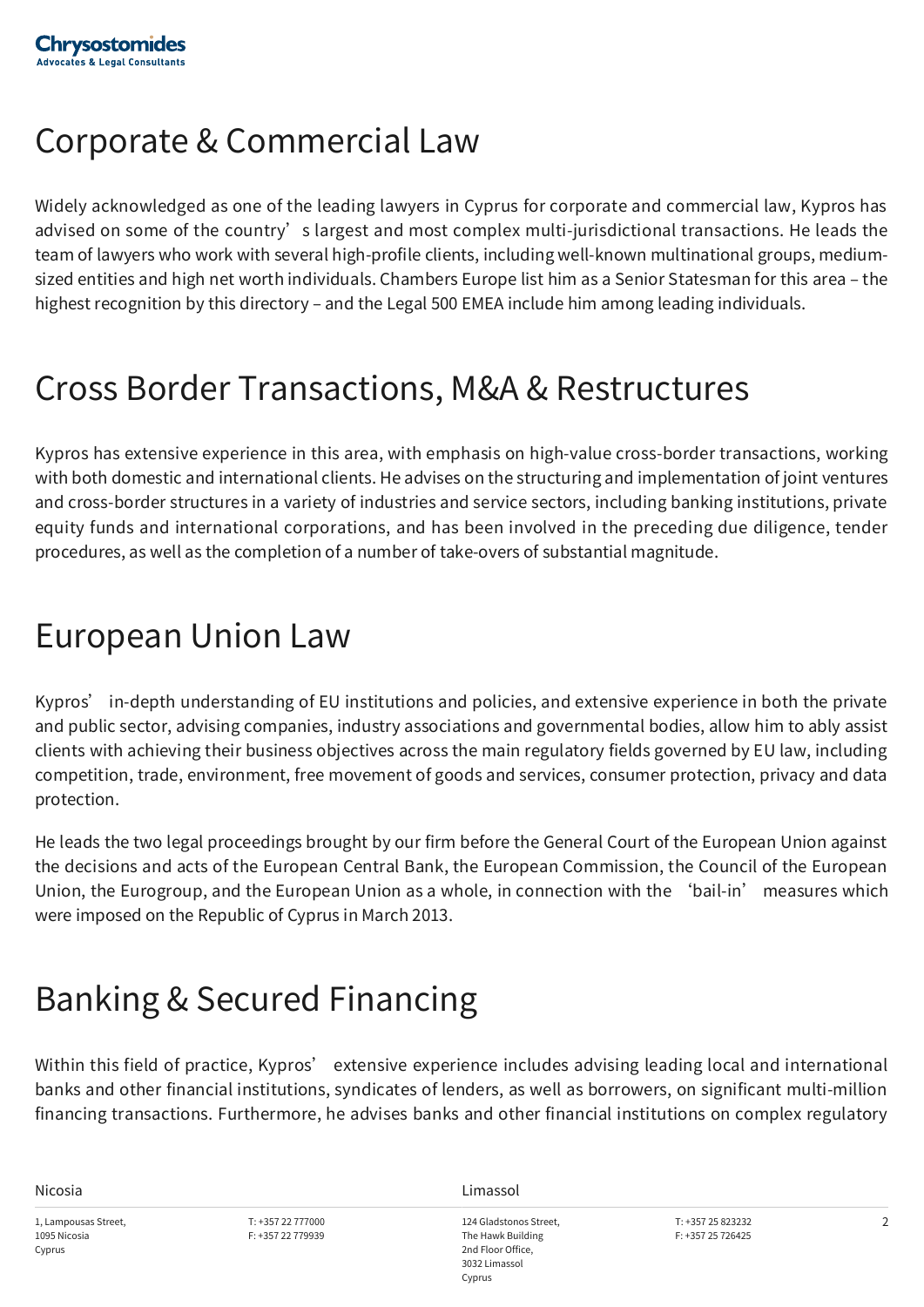and compliance cases concerning banking regulatory matters, corporate governance, new and existing banking products and payment solutions.

## Constitutional, Public & Administrative Law

Kypros' expertise in this area includes advising regulated corporate clients, public and governmental bodies on the interpretation and application of laws, in relation to the constitutionality of laws, on fair procedures in fulfilling statutory functions and on administrative actions where necessary.

### Human Rights Law

Headed by Kypros, the firm's practice prides itself on its involvement in a significant number of high-profile applications before the European Court of Human Rights in Strasbourg (where he also worked for a period of time), from as back as 1989. Kypros possesses extensive experience in this field of practice and is involved in the preparation, submission and hearings before the European Court of Human Rights of applications concerning alleged violations of human rights for local and international clients.

## Public & Private International Law

Kypros advises on issues pertaining to the recognition and enforcement in the Republic of Cyprus of foreign commercial and civil court judgments issued within the EU or in third countries, pursuant to international or bilateral treaties or on the basis of common law or mutuality and reciprocity principles. She has also acted for a number of foreign entities seeking to enforce foreign arbitral awards in Cyprus.

#### Education

- Doctor of Laws, University of Bonn, West Germany
- Diplome de Droit Compare, University of Luxemburg
- LLB, Law School of the University of Athens

#### Admitted

1, Lampousas Street, 1095 Nicosia Cyprus

Nicosia **Limassol**